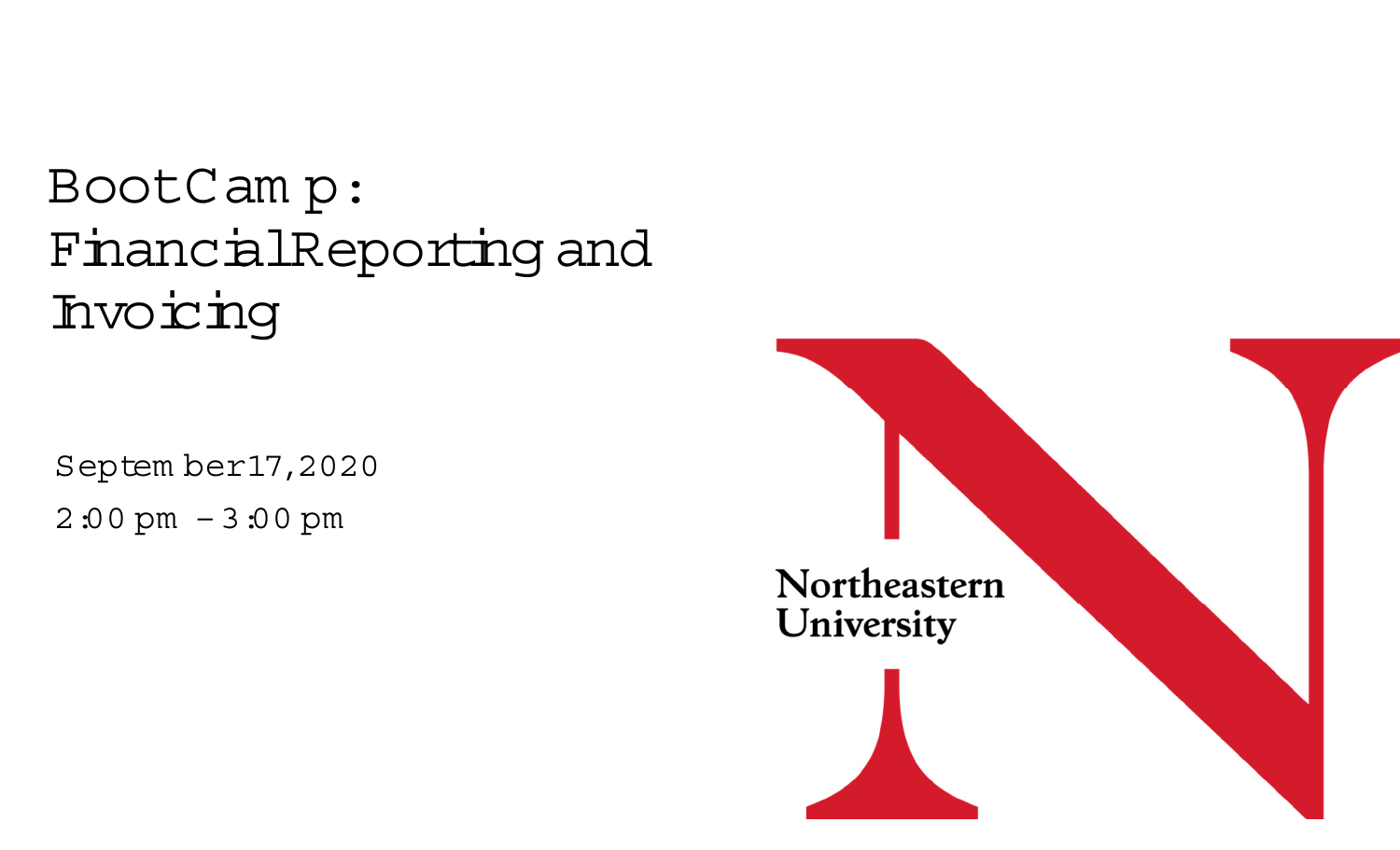

- $\bullet$ • Overview
- Definitions
- •Financial Reporting Timeline
- FFR Examples
- Federal Draws
- $\bullet$ Banner Billing
- $\bullet$ Final Invoicing Timeline
- $\bullet$ Carryover
- Quiz
- Q&A



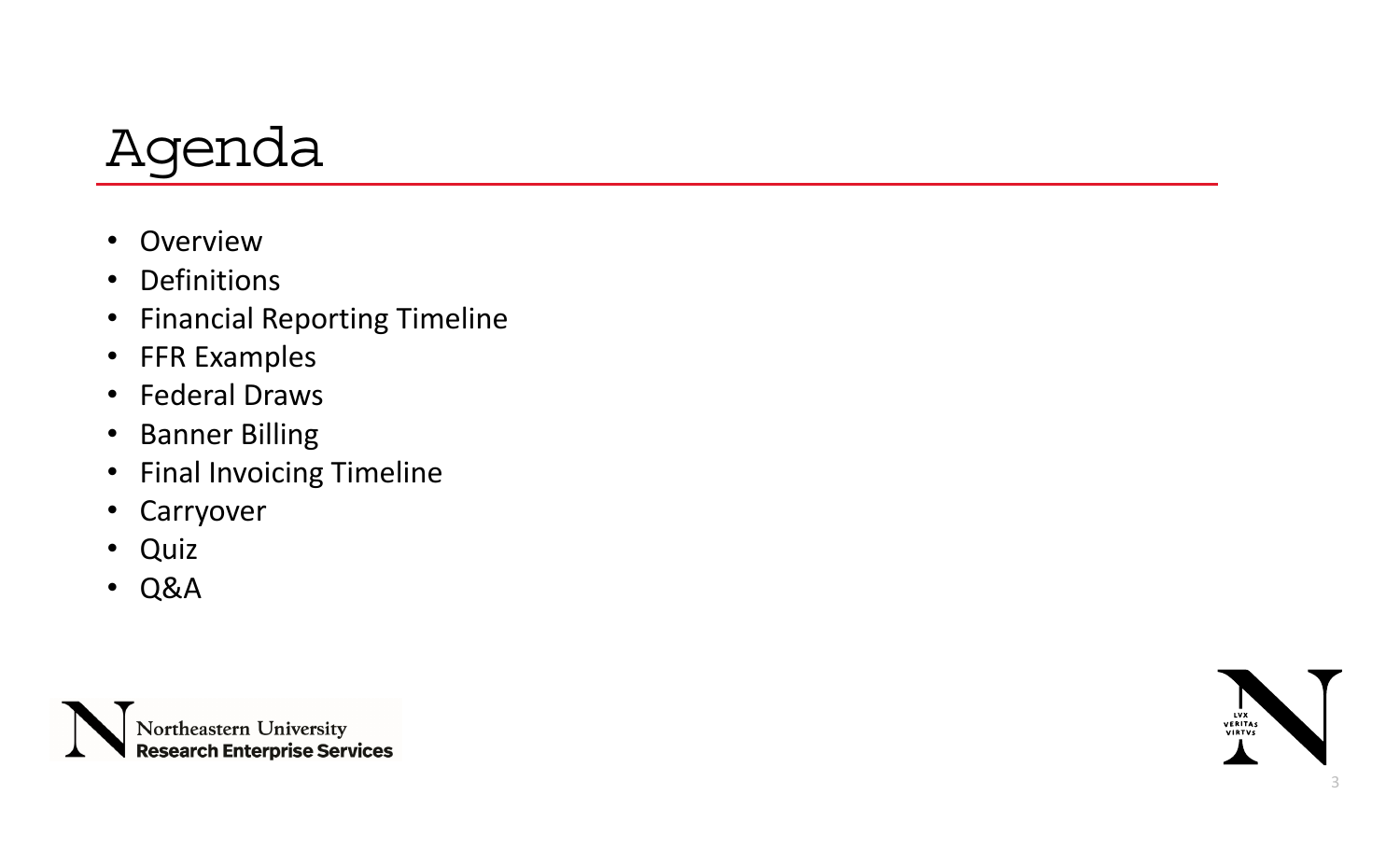#### O verview

Recipients of sponsored awards are required to report the use of funds on <sup>a</sup> monthly, quarterly, annual or other basis. Financial reporting schedules and invoicing requirements vary by sponsor and by federal agency. The terms and conditions of the award/contract will speak to these requirements.

Financial reports and invoices are prepared and submitted by Research Finance (RF) and are based on actual expenditures applicable to the reporting period. The timely reconciliation of financial reports and invoices are <sup>a</sup> shared responsibility between Principal Investigators, Research Administrators, and Research Finance.

|                          | <b>Process</b>               | <b>RF Contact</b>                                                    |
|--------------------------|------------------------------|----------------------------------------------------------------------|
|                          | <b>Financial Reports</b>     | <b>Research Finance Analyst</b>                                      |
|                          | Invoicing                    | <b>Research Account Analyst</b>                                      |
|                          | Letter of Credit (LOC) draws | <b>Research Account Analyst</b>                                      |
|                          | <b>Account Receivables</b>   | <b>Research Account Analyst</b>                                      |
|                          | Payment application          | <b>Cash Management Accountant</b>                                    |
| rsity<br><b>Services</b> | <b>Collections</b>           | <b>Research Account Analyst</b><br><b>Cash Management Accountant</b> |

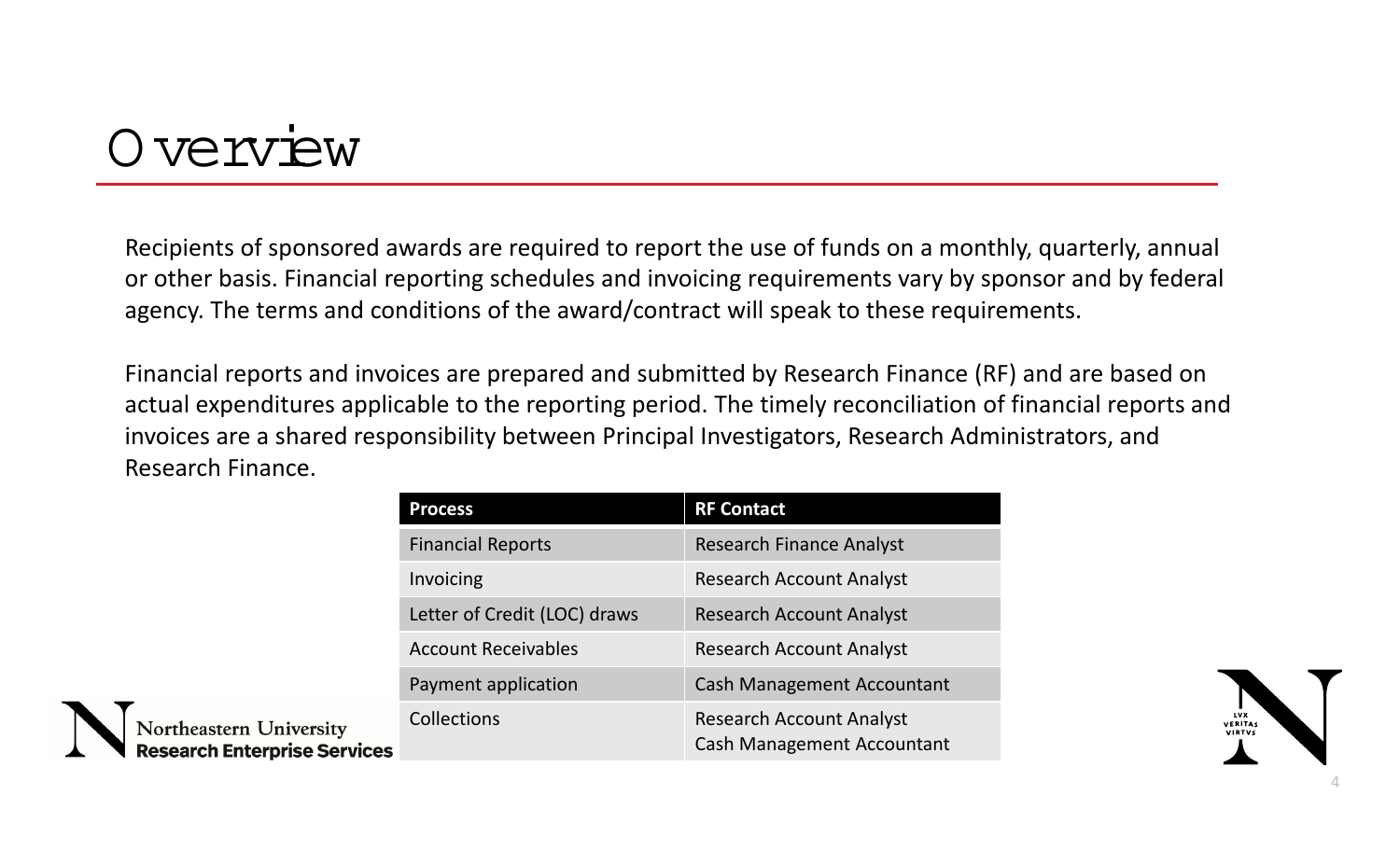### Definitions

#### **FFR <sup>=</sup> Federal Financial Report**

A statement of expenditures associated with <sup>a</sup> grant award for <sup>a</sup> given period of time. Recipients of federal funds are required to report the status of funds for grants or assistance agreements to the funding agency of the grant using the Federal Financial Report expenditure data.

#### **Unobligated Balance**

The amount of funds authorized under an award that the recipient has not yet obligated. The amount is computed by subtracting the cumulative amount of the unliquidated obligations and expenditures from the cumulative amount of funds that the Federal awarding agency authorized the recipient to obligate: Unobligated Balance <sup>=</sup> Authorized amount – Expenditures – Unliquidated Balance

#### **Carryover**

The process through which unobligated funds remaining at the end of the budget period may be carried forward to the next budget period. The carryover of funds allows the Grantees to use the unused prior year funds in the current budget period.

#### **Cost Reimbursement Projects**

Awards or contracts where NU is paid for all incurred expenses, up to the budget limit. Cost‐reimbursement invoices generally include <sup>a</sup> breakdown of expenditures grouped by cost categories (e.g. Salary, Fringe, Supplies, Equipment, Tuition, etc.)

#### **Fixed Price Projects**

Awards or contracts where NU receives payments based on completed milestones or <sup>a</sup> set schedule, regardless of incurred expenses. Fixed‐price invoices include <sup>a</sup> description of the event or milestone for the amount being billed.



Northeastern University<br>Research Enterprise Services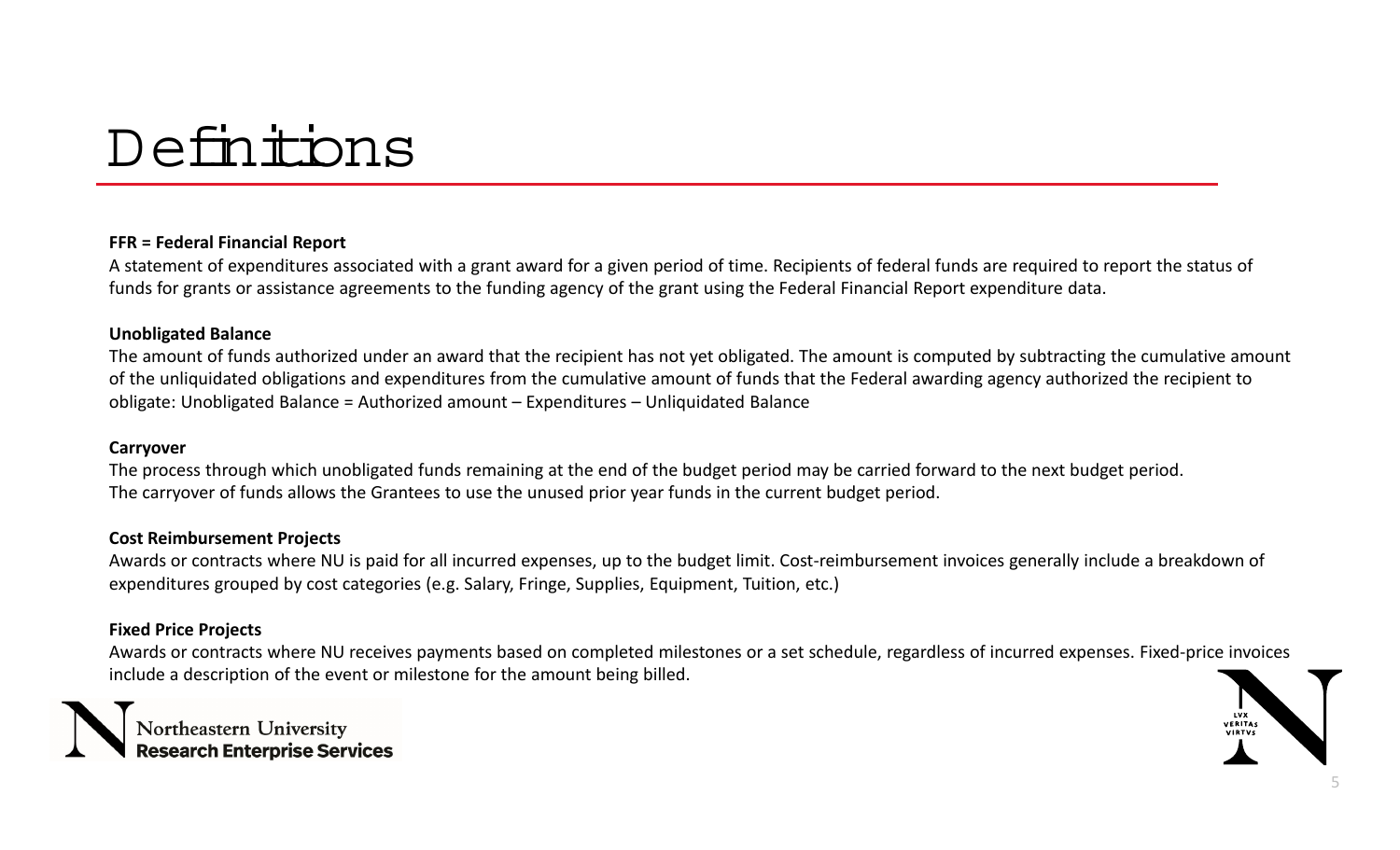# FinancialReporting

Financial Reports document expenditures for <sup>a</sup> given timeframe on <sup>a</sup> grant or contract. Communication between the College Research Administrator and Research Finance is critical to ensure that the appropriate expenses are being reported.

#### **Common due dates:**

- •**NIH**: annual FFRs due within 90 days of budget end date; final FFRs due within 120 days of the project end date
- •**NSF**: FFRs are not required; final draws are due within 120 days of project end date
- •**DOD**: quarterly/annual/final reporting may be required
- •**Foundations**: due dates vary by sponsor, see NOA for specific requirements

| <b>Research Finance</b><br><b>Report Type</b> |                                                        | <b>Department/College</b>                             |  |
|-----------------------------------------------|--------------------------------------------------------|-------------------------------------------------------|--|
| 1. Interim FFR (Quarterly, Semi-Annual)       | FFR submitted based on expenditures posted through     | N/A                                                   |  |
| 2. Annual FFR with automatic carryover        | the last month of reporting period                     |                                                       |  |
| (one index/fund for entire project period)    |                                                        |                                                       |  |
|                                               | FFR draft sent to Research Administrator for review    | Department approval required                          |  |
| 3. Annual FFR with restricted carryover       | Pending adjustments are coordinated with department    | Identify and provide support for pending expenditures |  |
| (one index/fund per budget period)            | FFR is submitted and Banner budget is reduced to match | Submit carryover request to NU-RES Administration     |  |
|                                               | reported expenditures                                  | for review/submission                                 |  |
|                                               | FFR draft sent to Research Administrator for review    | Department approval required                          |  |
| 4. Final FFR for project period               | Pending expenditures are coordinated with department   | Identify and provide support for pending expenditures |  |
|                                               | FFR is submitted and Banner budget is reduced to match | Reoccurring charges are stopped or redirected from    |  |
|                                               | reported expenditures                                  | the award to ensure timely closure                    |  |
|                                               | Final draw is processed                                | Grant closeout procedure/checklist is completed       |  |



Northeastern University **Research Enterprise Services**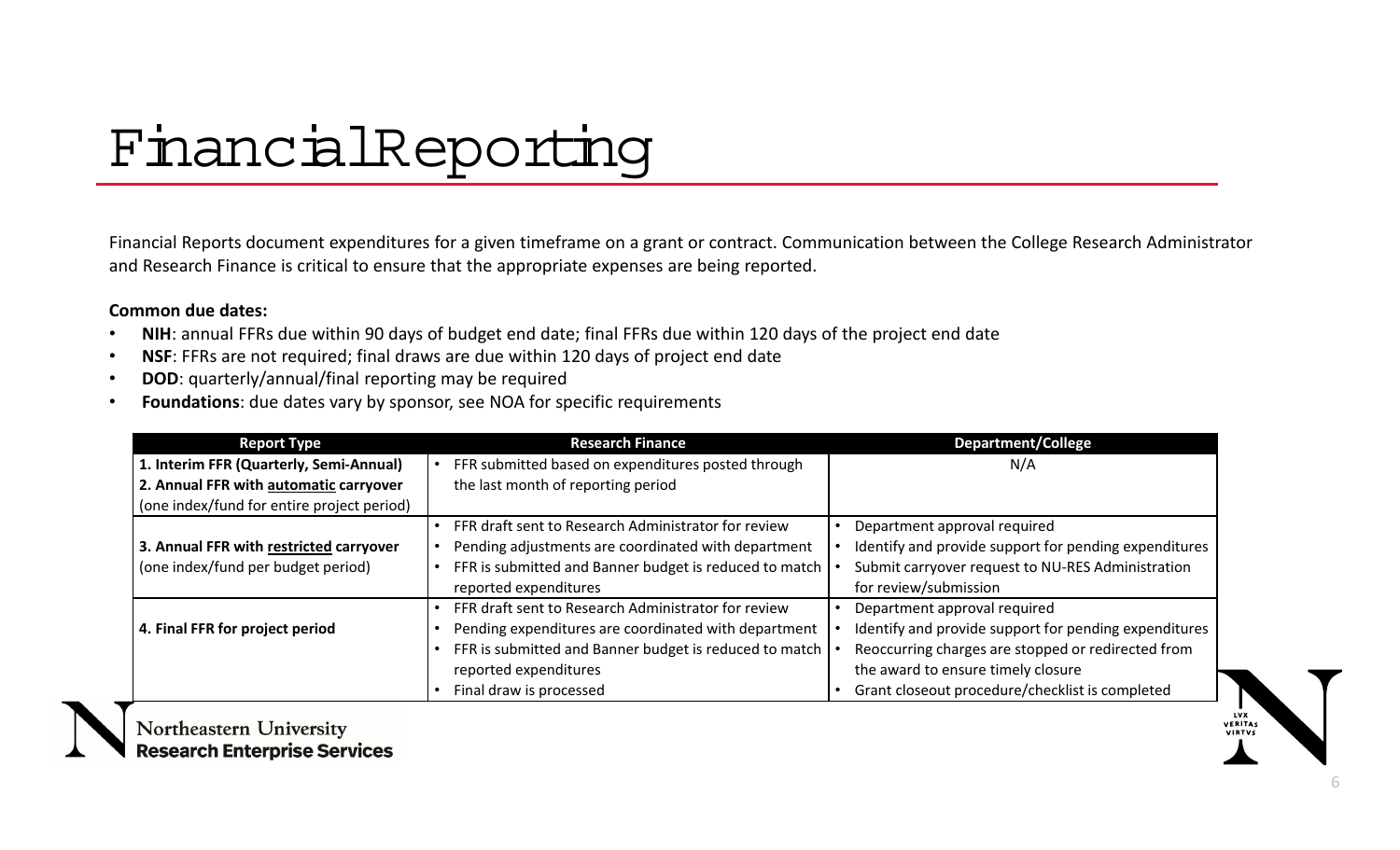# FinancialReporting Tim eline

#### **Final FFR Timeline**

|                                   | - 90 days | Project<br><b>End Date</b>                                                     | <b>FFR Draft</b><br>$+60$ days                              | <b>FFR Submission</b><br>$+90-120$ days                | <b>CLOSEOUT</b>                          |
|-----------------------------------|-----------|--------------------------------------------------------------------------------|-------------------------------------------------------------|--------------------------------------------------------|------------------------------------------|
| <b>RESEARCH</b><br><b>FINANCE</b> |           | Distribute Closeout notification<br>and checklist 15 days prior to<br>end date | Send FFR draft to Research<br>Administrator                 | Submit FFR to sponsor                                  | Receive and apply final draw!            |
|                                   |           |                                                                                | Coordinate final reconciling<br>adjustments with department | Reduce Banner budget to<br>match reported expenditures | Reconcile and close project<br>in Banner |
|                                   |           |                                                                                |                                                             | Submit final LOC draw request                          |                                          |

| PI / Research  <br><b>Administrator</b> | Review progress of work,<br>determine if NCE is needed.                                                                         | Review Closeout checklist                     | Review FFR draft                                                                                    | Stop reoccurring charges or<br>redirect from the award |  |
|-----------------------------------------|---------------------------------------------------------------------------------------------------------------------------------|-----------------------------------------------|-----------------------------------------------------------------------------------------------------|--------------------------------------------------------|--|
|                                         | Verify project will not continue<br>and review financials to date                                                               | Request final invoices from<br>subcontractors | Identify and communicate<br>final pending adjusments to RF.<br>Include supporting<br>documentation. | Complete outstanding items<br>on closeout checklist    |  |
|                                         | Review salary allocations,<br>encumbrances and subaward<br>spending and determine if any<br>final costs need to be<br>allocated | Reconcile final expenditures                  | Approve FFR Draft                                                                                   |                                                        |  |
|                                         | Submit final PDCs, Concur<br>reimbursements, Cost Tranfers,<br>etc                                                              |                                               |                                                                                                     |                                                        |  |

7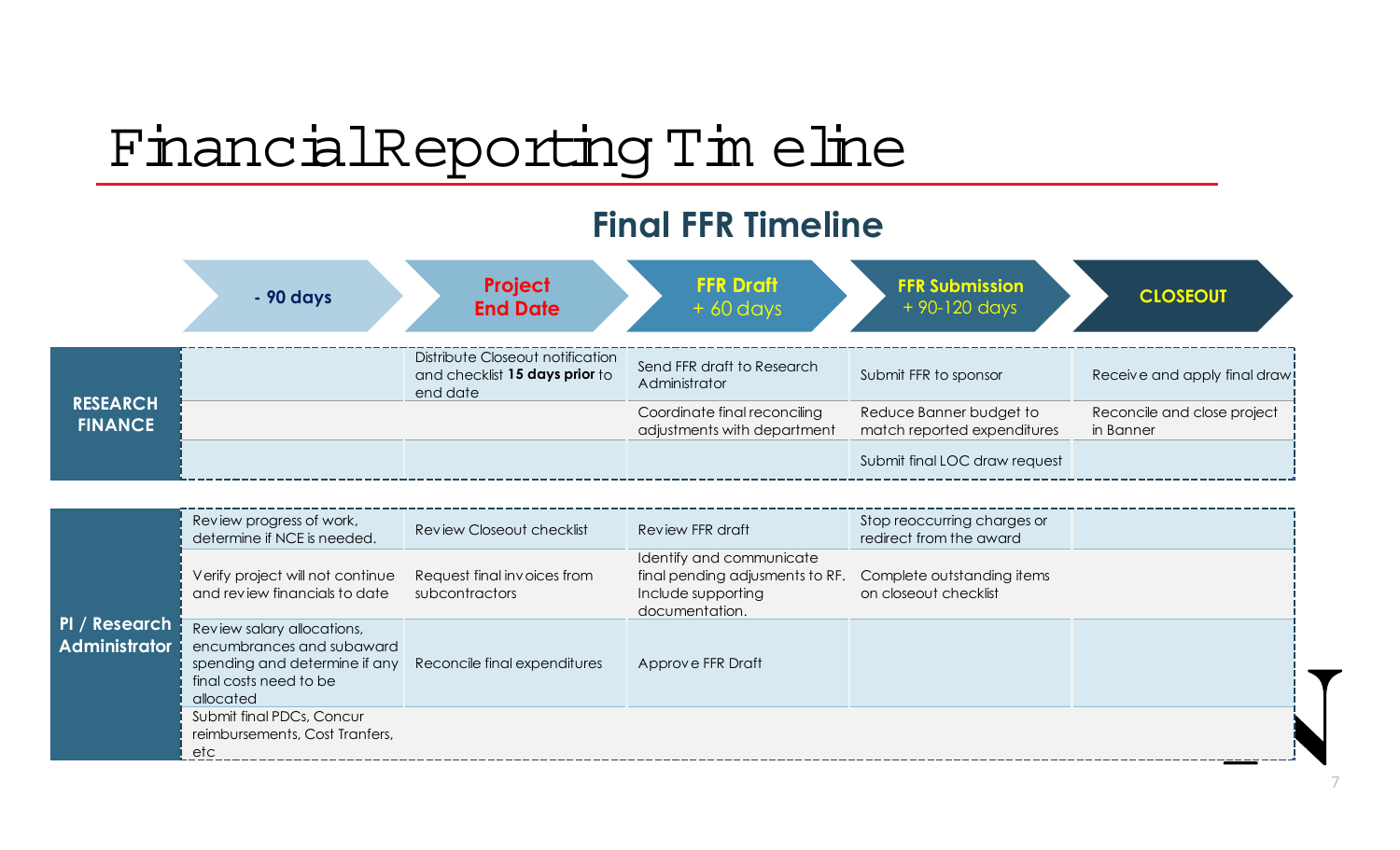### FFR Exam ple

- $\bullet$ • RF reporting template
- $\bullet$ • Annual FFR for U01 grant
- $\bullet$ • Final FFR for R01 grant



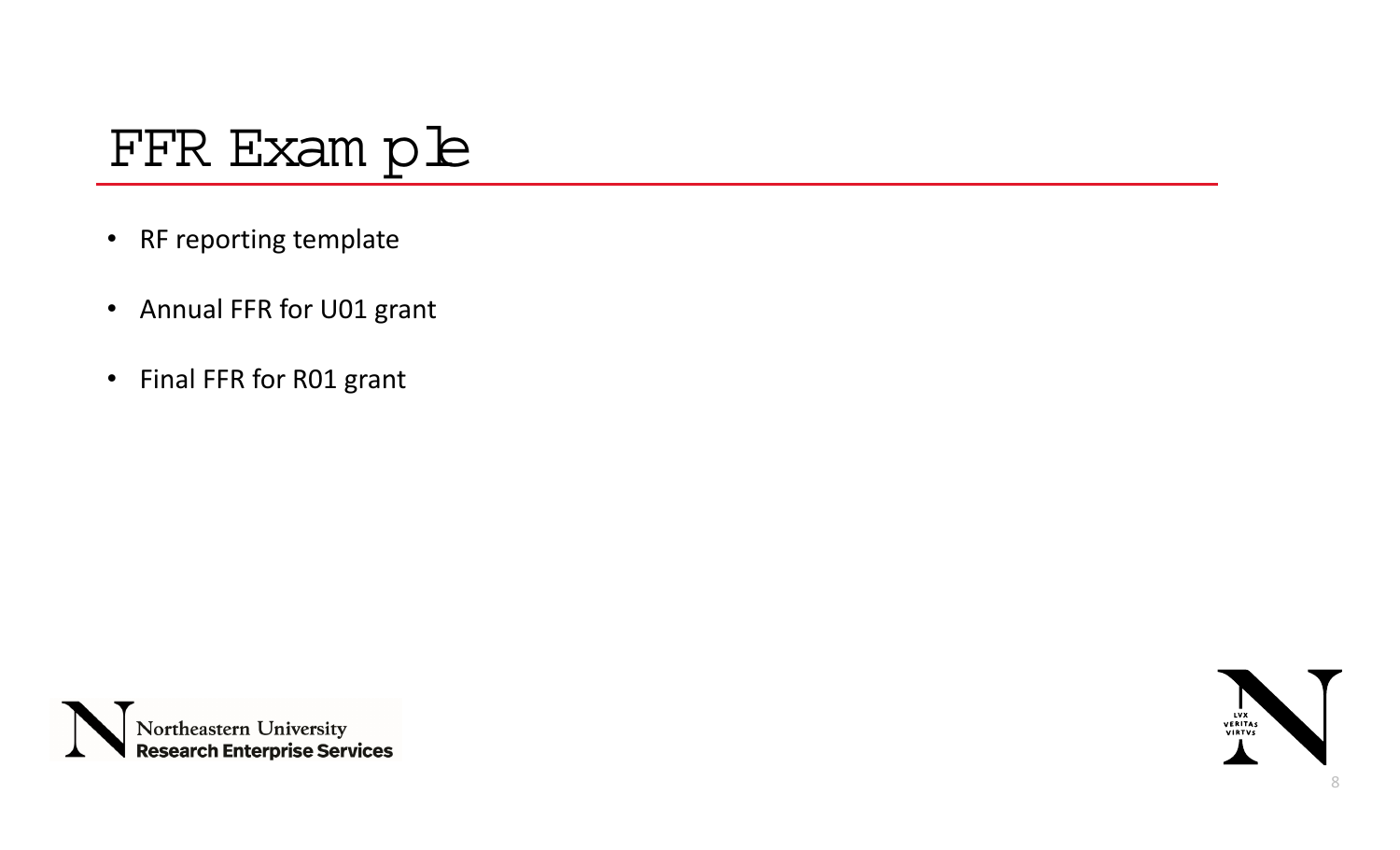### FederalDraw s

For federal awards issued directly to the University, NU‐RES Finance is able to perform monthly draws from agencies that utilize the Letter of Credit (LOC) payment mechanism.

LOC draws are completed on <sup>a</sup> monthly basis and submitted online via specific portals (e.g. Payment Management System, ASAP, ACM\$ in Research.gov, etc.) The amount to be drawn is determined by the award's total expenditures incurred in the prior month (i.e. <sup>a</sup> lump sum by grant).

#### **Agencies with LOC draws:**

Department of Health and Human Services (HHS) National Science Foundation (NSF) Department of Homeland Security (DHS) Department of Justice (DOJ) National Aeronautics and Space Administration (NASA) Department of Energy Department of Interior Other federal: USDA, NIST, EPA, NOAA, USBR, NEH

rch Enterprise Services

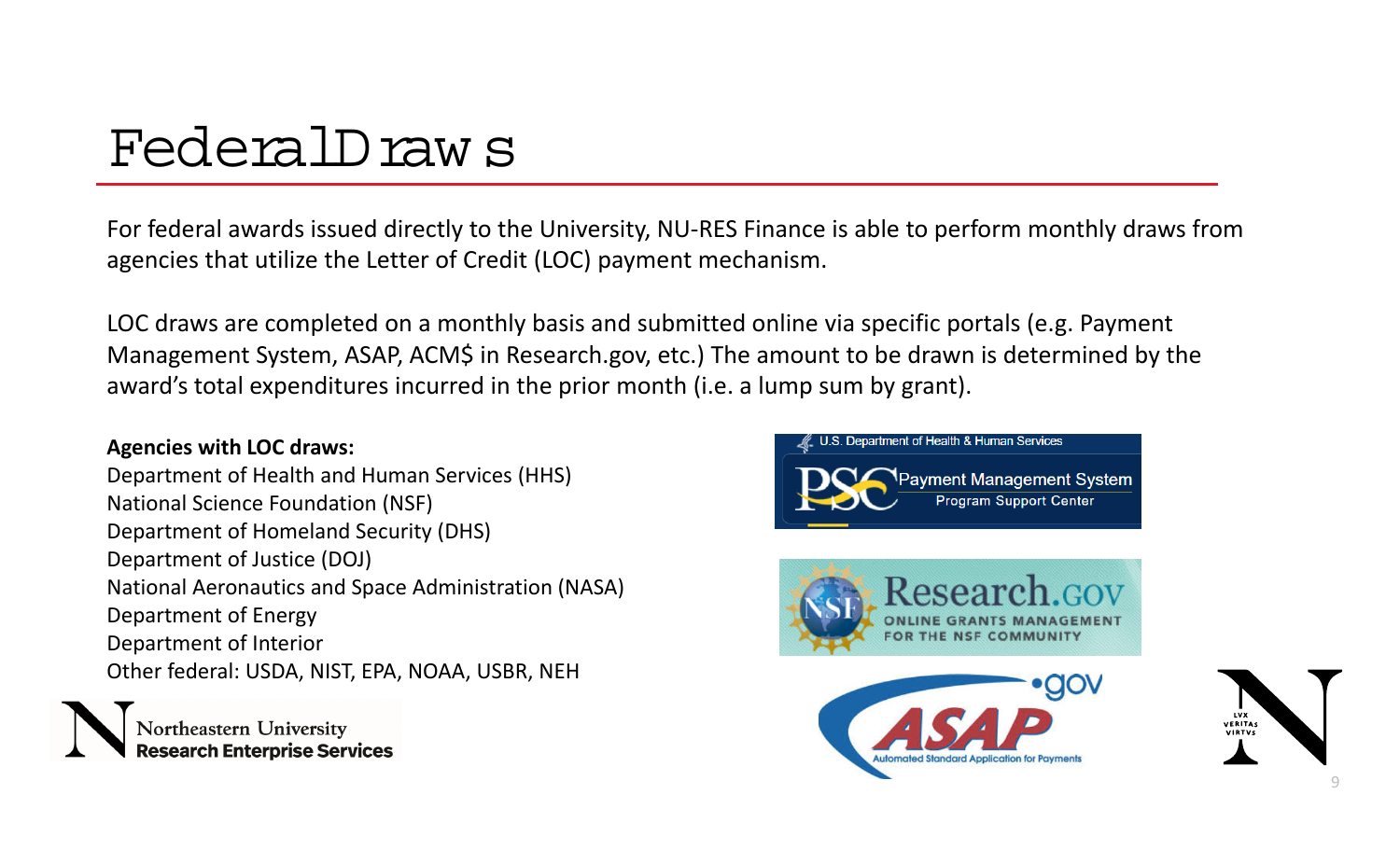## BannerBilling

NU‐RES Finance implemented new Banner billing procedures in January 2019 for Grants with project end dates in March 2019 and beyond.

Changes under the new billing system include:

- • Timely invoices to funding agencies; Systematic approach to invoicing.
- • New Banner billing formats and events are assigned at the time of account setup (see table).
- • Banner Billing jobs are run on <sup>a</sup> monthly schedule (after each financial close) and invoices or events are generated for each billing format.
- • Final bills are not auto‐generated and require reconciliation with the College/PI.



| <b>Bill Format</b><br>Code | <b>Bill Format</b><br><b>Name</b>     | <b>RAA</b>         | <b>Description</b>                                                                                                                   |  |  |
|----------------------------|---------------------------------------|--------------------|--------------------------------------------------------------------------------------------------------------------------------------|--|--|
|                            |                                       |                    | <b>COST REIMBURSEMENT</b>                                                                                                            |  |  |
| <b>CRST</b>                | <b>Cost</b><br><b>Standard</b>        | Jose<br>Hernandez  | Grants are billed dollar for dollar on a<br>monthly basis. Invoices are sent directly to<br>funding agencies on NU template.         |  |  |
| <b>CRSP</b>                | <b>Cost</b><br><b>Special</b>         |                    | Grants are billed dollar for dollar, but<br>submission is through a funding agency<br>portal or funding agency-mandated<br>template. |  |  |
| <b>LOCS</b>                | <b>LOC</b><br><b>Standard</b>         | Kruti Desai        | Letter of Credit draws for direct-federal<br>awards from HHS, NSF, DHS.                                                              |  |  |
| <b>LOCO</b>                | <b>LOC OTHER</b>                      | <b>Kruti Desai</b> | Letter of Credit draws for direct-federal<br>awards for all other agencies (non LOCS)                                                |  |  |
|                            | <b>FIXED PRICE</b>                    |                    |                                                                                                                                      |  |  |
| <b>FXP</b>                 | <b>Fixed Price</b><br><b>Standard</b> | Linda<br>Carfagna  | Billing is based on contract milestones,<br>units, scheduled deliverables, etc. and<br>funding agency requires an invoice.           |  |  |
| <b>FPA</b>                 | <b>Fixed Price</b><br><b>Advance</b>  | Linda<br>Carfagna  | Funding agency releases payment<br>installments and do not require invoices.                                                         |  |  |

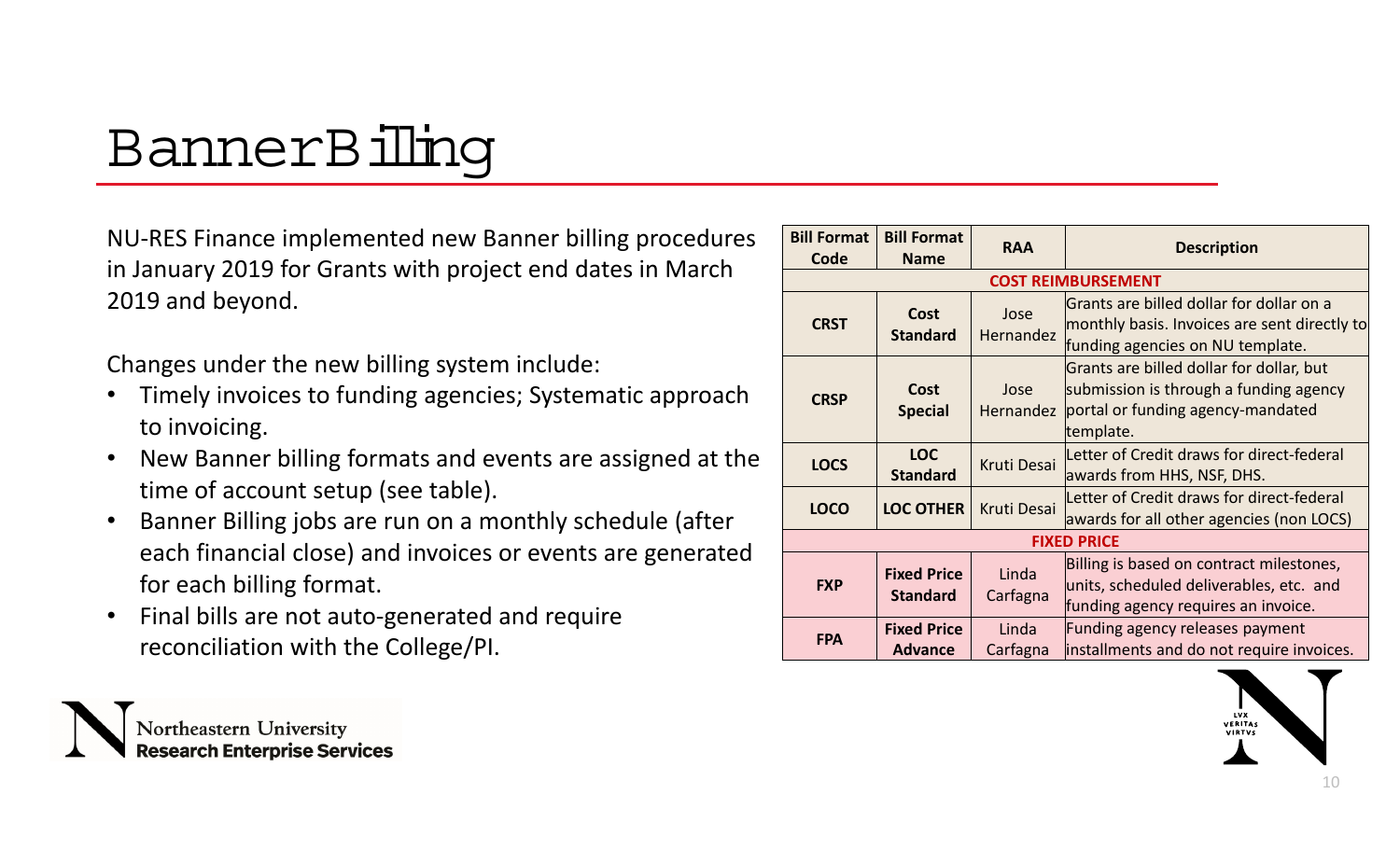## BannerBilling Tim eline

#### **Final Invoice Timeline**

|                                   | - 90 days | <b>Budget Period /</b><br>Project<br><b>End Date</b>                                                          | +30 days                                                    | $+45$ days                                            | <b>Final Invoice</b><br><b>Submission</b><br>$+60$ days |
|-----------------------------------|-----------|---------------------------------------------------------------------------------------------------------------|-------------------------------------------------------------|-------------------------------------------------------|---------------------------------------------------------|
| <b>RESEARCH</b><br><b>FINANCE</b> |           | Distribute Closeout notification<br>and checklist 15 days prior to<br>end date                                | Distribute final invoice<br>notifications                   | Send final invoice draft to<br>Research Administrator | Submit Final Invoice to sponsor                         |
|                                   |           | Send out preliminary list of final<br>invoices due within 60 days<br>following the monthly financial<br>close | Coordinate final reconciling<br>adjustments with department |                                                       | Reduce Banner budget to<br>match reported expenditures  |
|                                   |           |                                                                                                               | Draft final invoices                                        |                                                       |                                                         |

| PI / Research<br><b>Administrator</b> | Review progress of work,<br>determine if NCE is needed.                                                   | Review Closeout checklist                                                                                                 | Confirm that final invoice list is<br>accurate                                                                   | Review final invoice draft  | Stop reoccurring charges or<br>redirect from the award |                                 |
|---------------------------------------|-----------------------------------------------------------------------------------------------------------|---------------------------------------------------------------------------------------------------------------------------|------------------------------------------------------------------------------------------------------------------|-----------------------------|--------------------------------------------------------|---------------------------------|
|                                       | Verify project will not continue<br>and review financials to date                                         | Identify and advise Research<br>Finance if project is ending,<br>continuing with NCE, or<br>continuing with new increment | Identify and communicate<br>final pending adjusments to<br>Research Finance. Inlude<br>supporting documentation. | Approve final invoice draft | Complete outstanding items<br>on closeout checklist    |                                 |
|                                       | Review salary allocations and<br>encumbrances and determine<br>if any final costs need to be<br>allocated | Request final invoices from<br>vendors/consultants                                                                        |                                                                                                                  |                             | Submit Carry-forward<br>request,<br>if applicable      | <b>LVX</b><br>VERITA:<br>VIRTVS |
|                                       | Submit final PDCs, Concur<br>reimbursements, Cost Tranfers,<br>etc.                                       | Reconcile final expenditures                                                                                              |                                                                                                                  |                             |                                                        |                                 |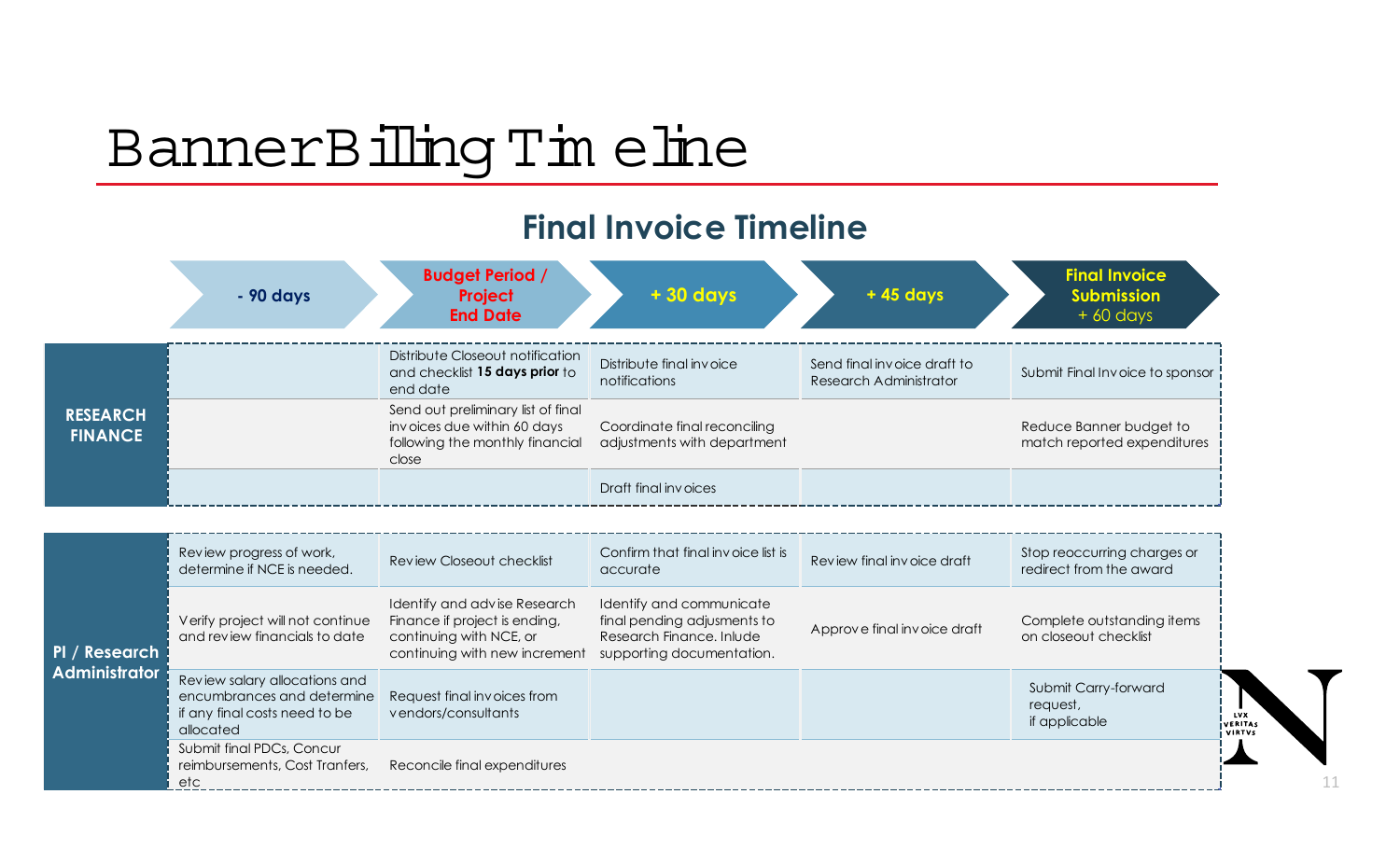

- • Carryover is the process by which unobligated funds remaining at the end of <sup>a</sup> budget period may be carried forward to the next budget period to cover allowable costs in that budget period. The carryover of funds enables grantees to use unexpended prior year grant funds in the current budget period.
- •Grantees that do not have automatic carryover authority are required to submit <sup>a</sup> written request.
- • Carryover requests must be limited to actual needs for the current budget period. Subsequent needs would be considered in future budget periods.
- • If carryover requires funding agency prior approval, <sup>a</sup> carryover request with <sup>a</sup> completed Transaction Form (T‐Form) should be submitted to GO / NU‐RES@northeastern.edu.



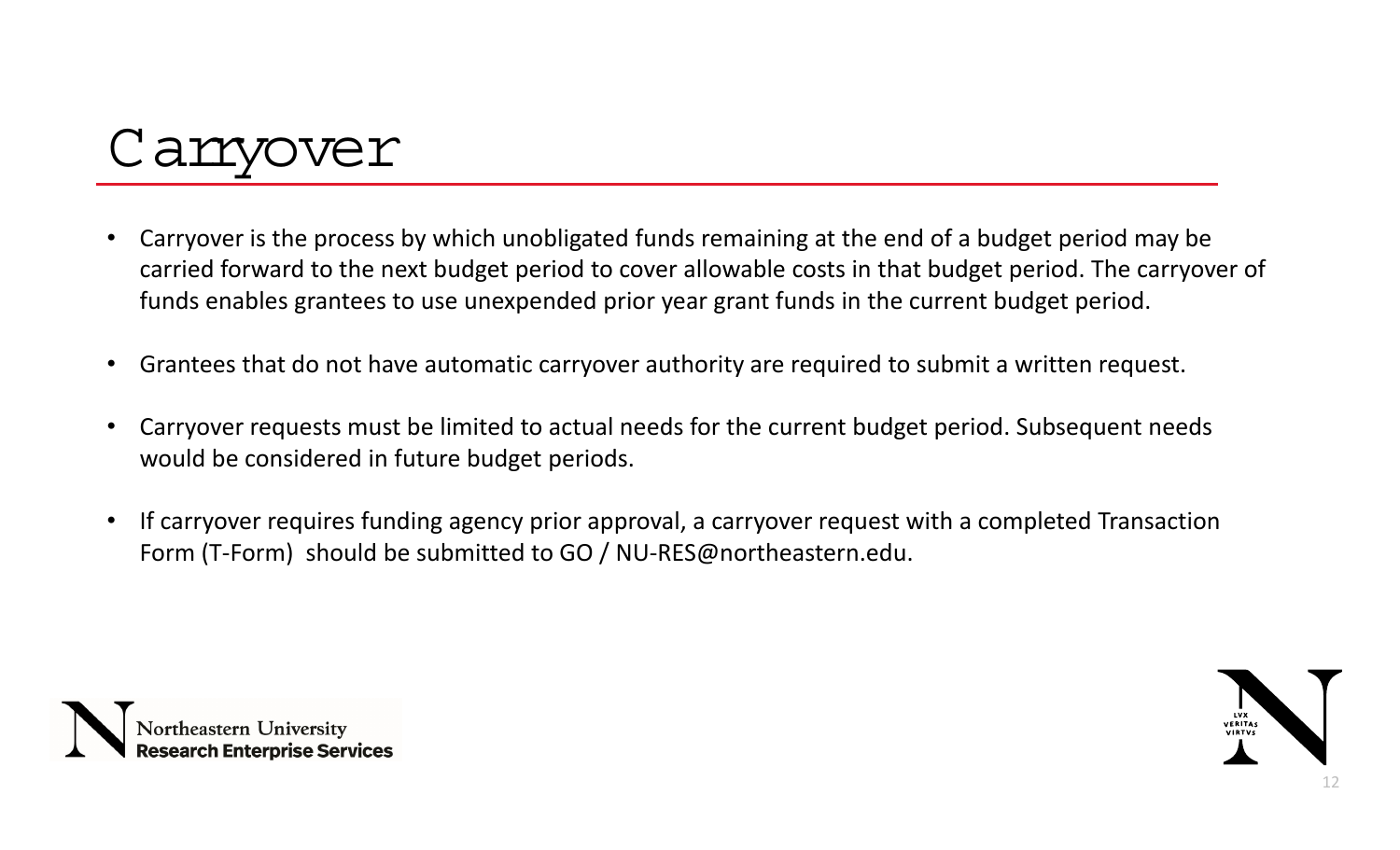### $UZ$

#### **True or False**

- 1. All Federal awards require an annual FFR.
- 2. Carryover requests can be submitted prior to the annual FFR / budget period final invoice.
- 3. Final invoices are always due to the sponsor within 60 days.
- 4. Research finance will reduce Banner budget upon submission of final FFR / Invoice.
- 5. Research Finance requires supporting documentation for reconciling items for final FFRs / Invoices.



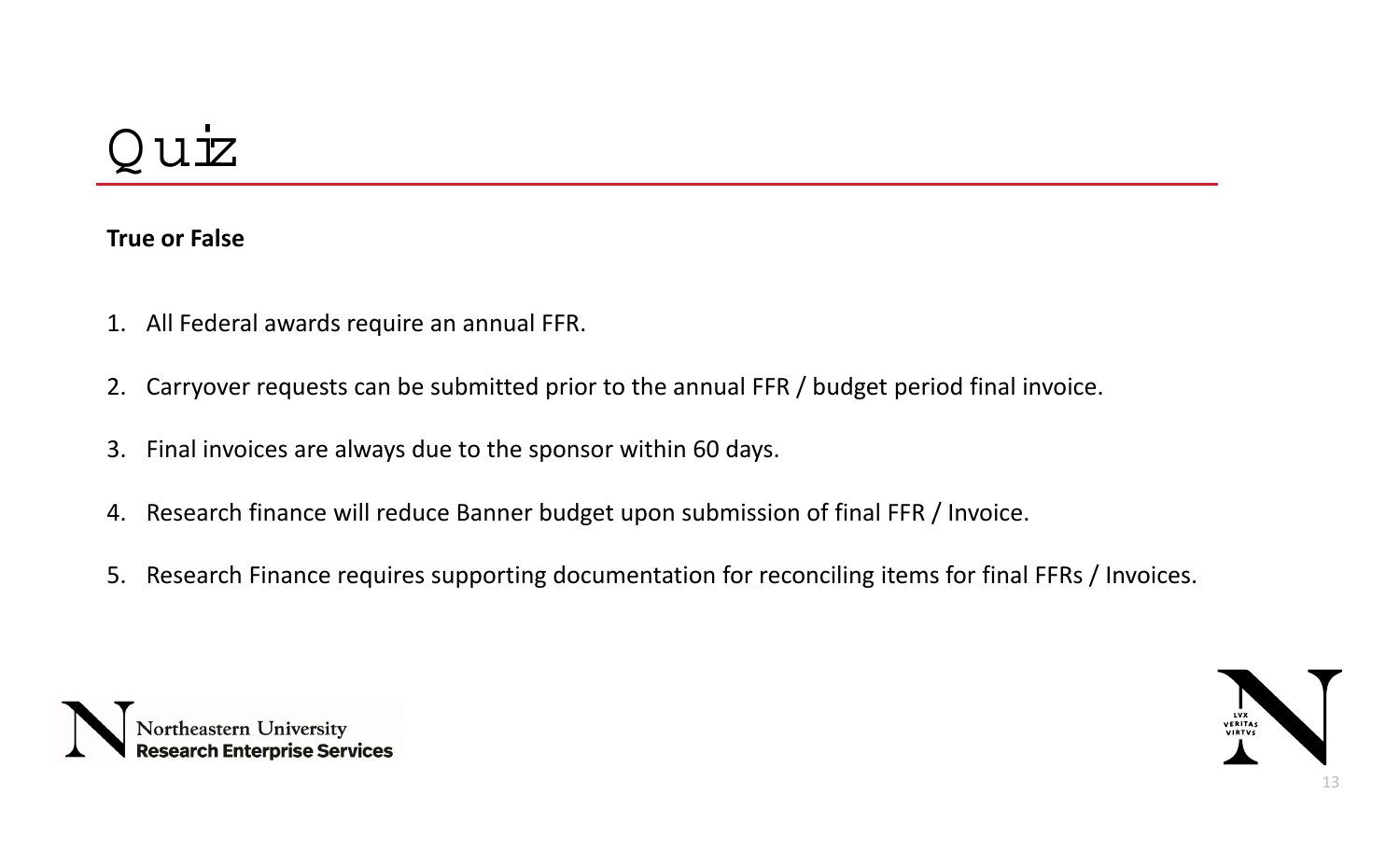### Q uiz

Question 2:

Which of the following NU awards would be eligible for Letter of Credit (LOC) draws?

- a. A contract from the Department of Public Health
- b. A grant from the National Science Foundation
- c. A subcontract from Boston University (originating funding agency: NIH)
- d. Both b and <sup>c</sup>



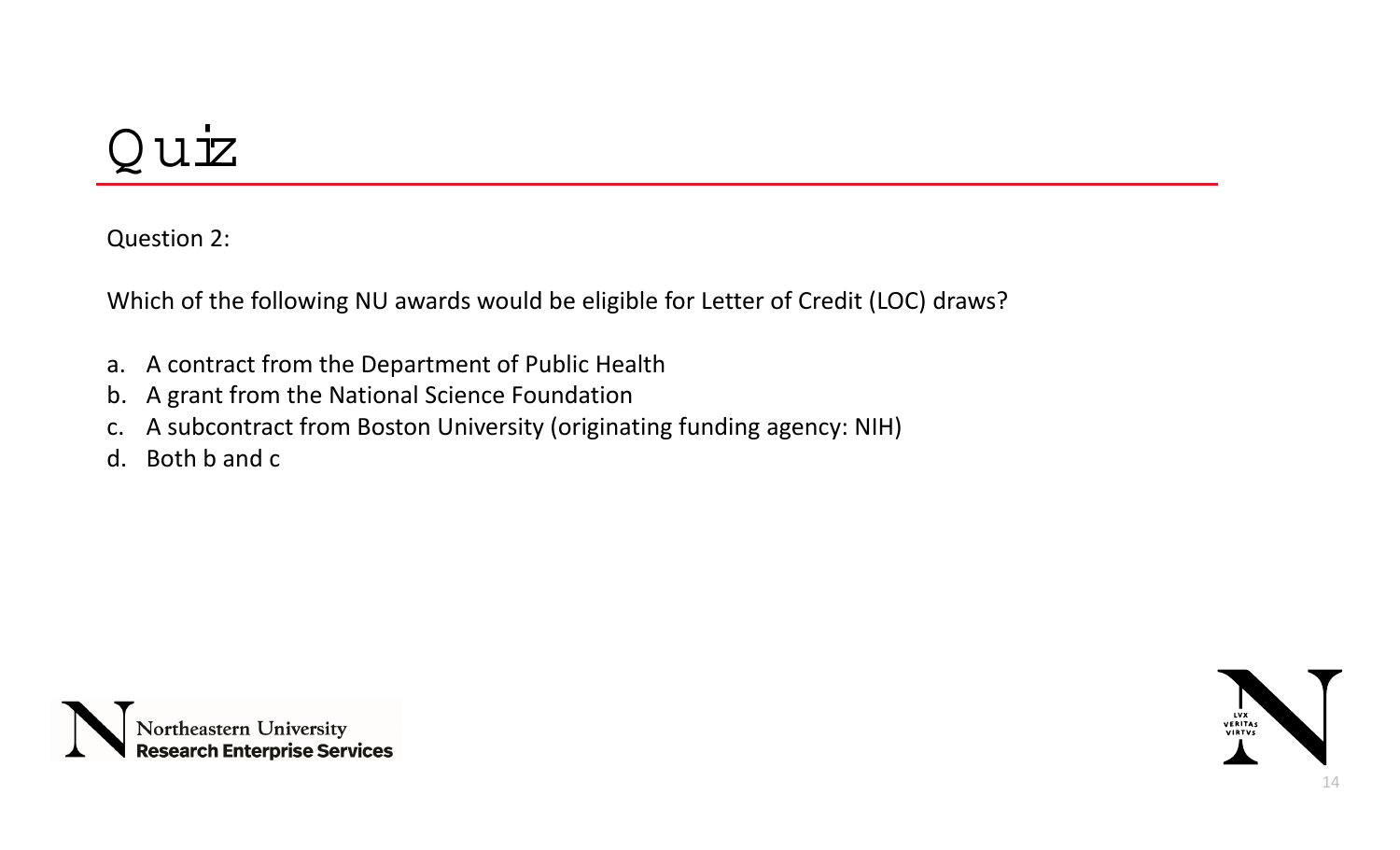### $UZ$

Question 3:

If cost‐share is part of the project budget / contract, are we required to report it on the final FFR / invoice?

- a. What is "cost share"?
- b. We can report it but it's not mandatory.
- c. No, because my cost share fund has no spending.
- d. No, because it was voluntary.
- e. Yes, because once it's in the contract, it's mandatory.



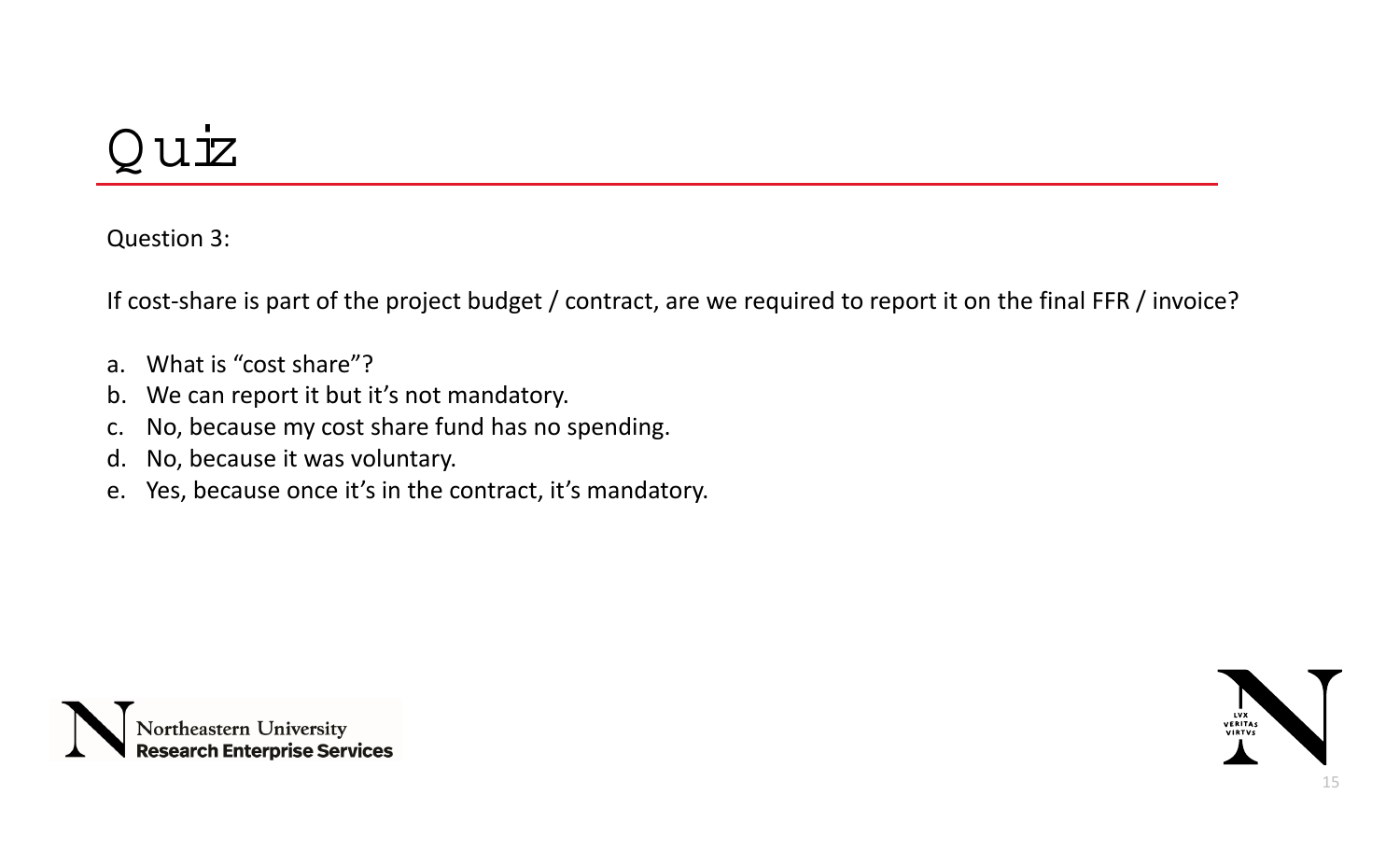### Q uiz

Question 4:

If cost‐share is part of the project budget / contract, are we required to report it on the final FFR / invoice?

- a. What is "cost share"?
- b. We can report it but it's not mandatory.
- c. No, because my cost share fund has no spending.
- d. No, because it was voluntary.
- e. Yes, because once it's in the contract, it's mandatory.